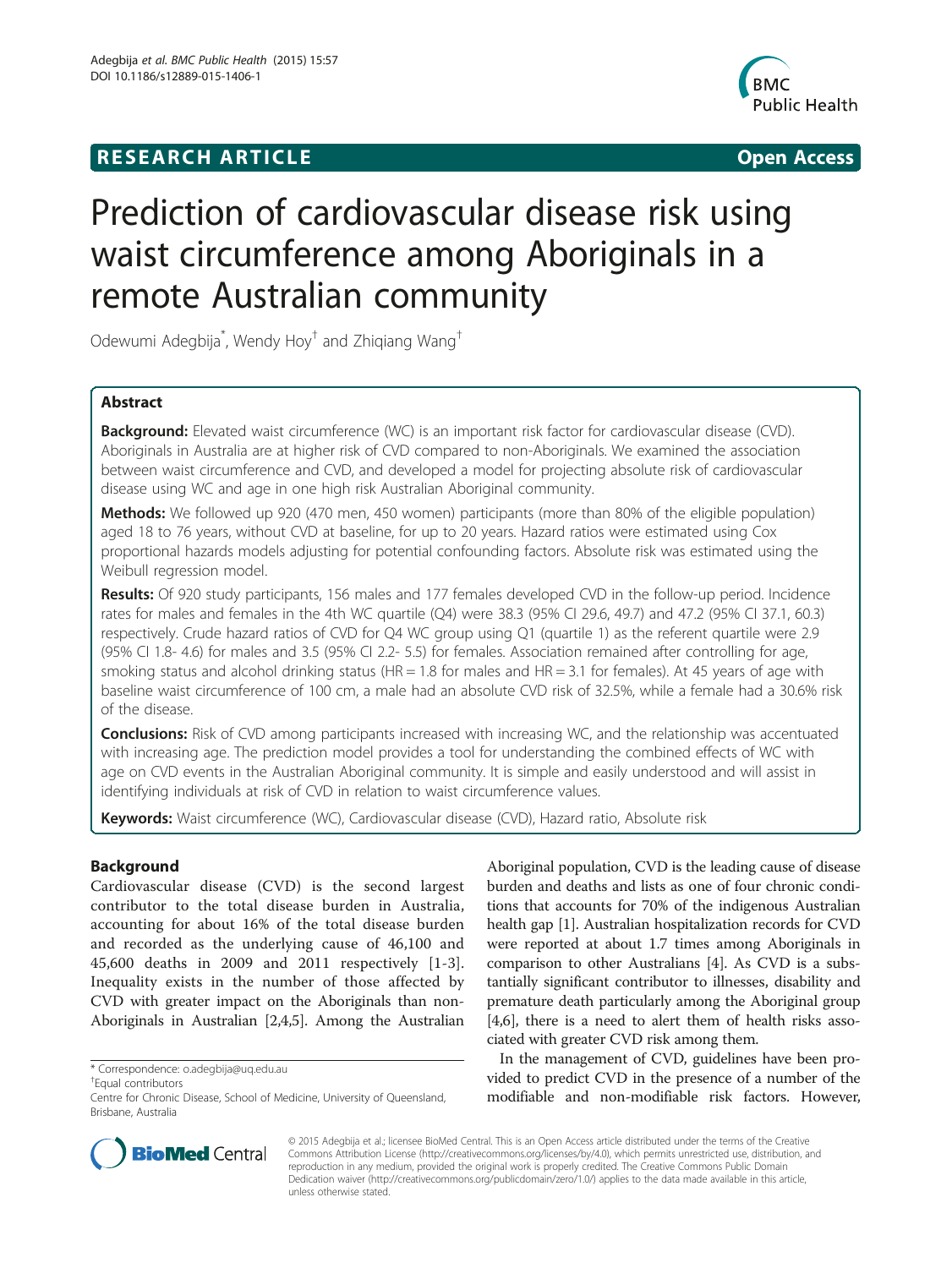most of the available guidelines are based on non-specific populations resulting in unsuitability of the tool for some groups of individuals. Some modifiable risk factors identified with CVD include overweight and obesity, tobacco smoking, diabetes, unhealthy diet, high blood pressure, high blood cholesterol and physical inactivity. Incidence of CVD also increases with non-modifiable risk factors such as age and ethnicity. Australia's cardiovascular risk chart related an individual's diabetes status, sex, smoking history and age with systolic blood pressure and cholesterol levels to present the risk of CVD [\[7](#page-8-0)]. However, the CVD risk chart focused on the non-Aboriginal Australian population while also targeting middle aged Aboriginals (35 to 44 years of age) only, without considering differences in body habitus of Australians. Aboriginal Australians vary in their body habitus which includes waist circumference (WC) compared to non- Aboriginal Australians [\[8](#page-8-0)-[11](#page-8-0)]. This Australian group also have the tendency of abdominal fat storage, particularly in women, having relatively large WC measurements [[9,12](#page-8-0)]. The phenomenon of higher waist circumference in Aboriginal females compared to males, have been reviewed in a meta-analysis conducted to compare WC estimates in Aboriginal and non-Aboriginal Australian populations [\[13\]](#page-8-0). Some studies in Australia that examined the relationship between WC and risk of CVD included other anthropometric indices such as body mass index (BMI) and waist-to-hip ratio (WHR) to present the best predictor of the disease and the findings have been controversial. While WHR compared to WC and BMI was found to be the most useful obesity measure in identifying individuals with CVD risk among non-Aboriginal Australians [\[14](#page-8-0)], WC better predicted CVD compared to BMI and WHR among Aboriginals [\[15](#page-8-0),[16\]](#page-8-0). Due to the differences in WC profiles and the higher level of CVD risk of Aboriginals compared to non-Aboriginals in Australia, this study evaluated the relationship between WC and risk of developing CVD during the 20 years of follow-up study period. Also, we developed a simplified cardiovascular prediction model by estimation of absolute risk of CVD using different waist circumference (WC) values, over a 10 year period in Aboriginal subjects between the ages of 20 to 65 years in a remote Australian community. This prediction tool can be used to educate and alert Aboriginals of the risk of developing CVD according to WC and age. Furthermore, this tool will be helpful for the planning and conducting obesity-related health education programs for the prevention and management of CVD in Aboriginal communities in Australia.

### Methods

#### Study design

This was a prospective cohort study in a remote Aboriginal community in Australia designed to follow up adult individuals with WC measurement at baseline for up to 20 years to identify newly-diagnosed CVD events.

#### Study population

The original cohort included 1490 participants from a remote Aboriginal community in Australian's Northern Territory (NT), whose baseline data were collected from 1992. Those participants were followed for up to 20 years until 31st of May 2012.

Eligible participants recruited from the study group fulfilled the following criteria: 1) aged between 18 and 76 years, 2) had WC measurement at baseline and 3) free from known CVD at baseline. A total of 920 (470 men and 450 women) participants met the study criteria. CVD events were defined according to the English Revision International Classification of Diseases (ICD-9 code) codes 390 to 458 and International Statistical Classification of Diseases, 10th Revision (ICD-10 code) codes I00 to I99. We eliminated those with hypo- and hypertensive diseases and haemorrhoids as these occurrences may be physiologic (as with hypotension) rather than a disease, or with no obvious underlying medical cause (primary hypertension). Each study participant had been assigned a unique Study Identification Number (SIN) to merge the baseline, follow-up morbidity data sets and the mortality data (death records helped identify those who had died as a result of CVD but had not been recorded in the hospital records, to add to our list of those who developed the disease). Our end point was incidence of CVD among study participants. Therefore, participants were followed up to identify cases of newly diagnosed CVD. Written informed consents were obtained from all participants at baseline measurements. The original baseline data collection was approved by the relevant Aboriginal community and the Menzies School of Health Research Ethics Committees and the hospitalization data collection for the current project was approved by the University of Queensland.

#### Baseline measurements

Existing baseline dataset was used for the analysis of this study and has been described elsewhere [[17,18](#page-8-0)]. In summary, characteristics of participants were collected through interview questionnaires and they included demographic and clinical variables such as age, gender, WC, height, weight, waist-to-hip ratio, smoking status and alcohol consumption. Waist circumference was measured using flexible tapes on a horizontal plane, midway between the lower border of the ribs and the iliac crest. Height and weight were measured with subjects wearing light clothing and no shoes and body mass index (BMI) was calculated as weight in kilograms divided by height in meters squared. Due to the disparity in WC of Australian Aboriginals and non-Aboriginals, the currently recommended WC cut-off points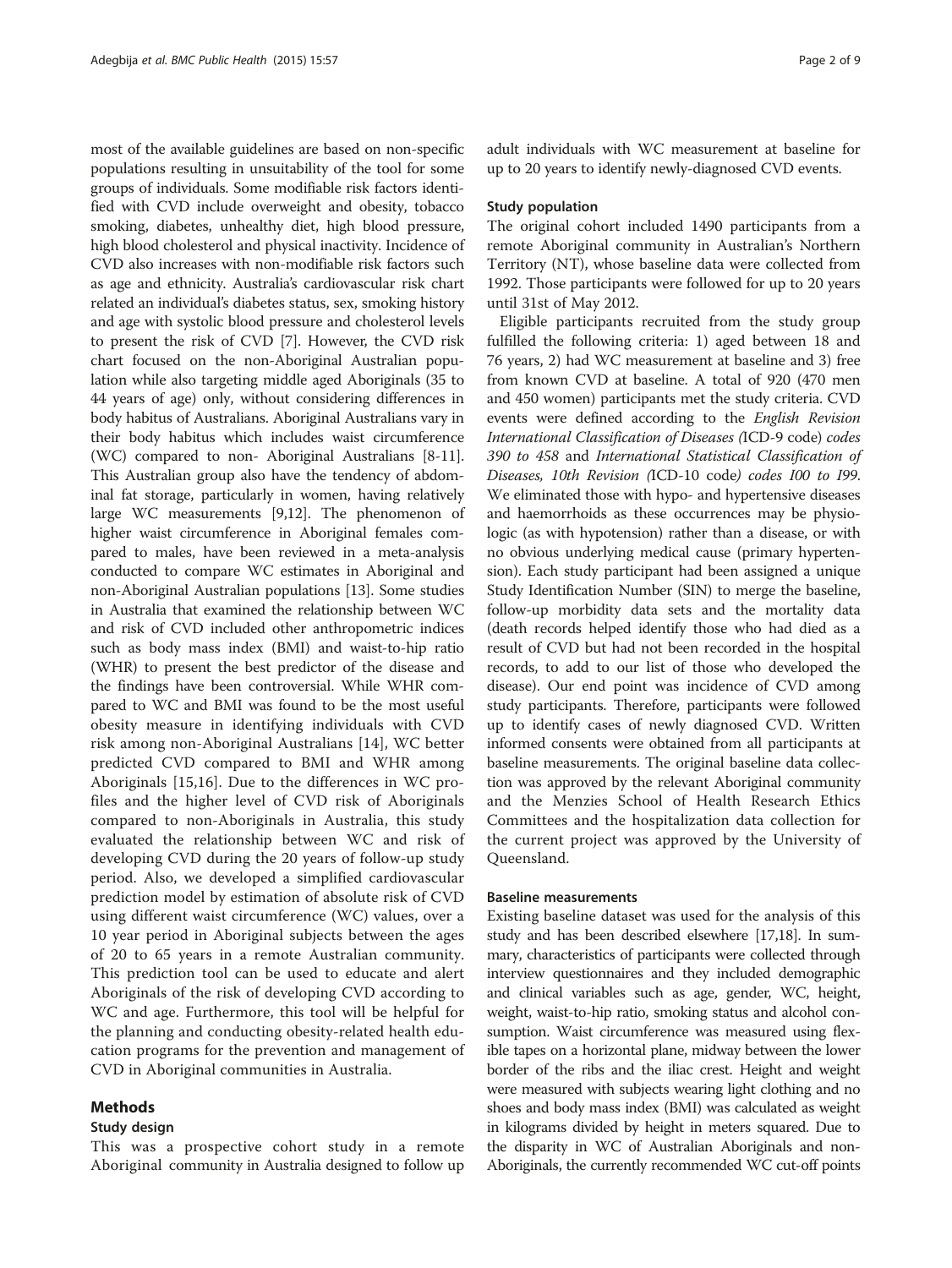which were developed for individuals of European origin might not be applicable to this population [\[19](#page-8-0)]. Therefore, for the current study, waist circumference was grouped into gender-specific quartiles. Quartiles for males (Q1 = 63–78 cm, Q2 = 79–85 cm, Q3 = 86–95 cm,  $Q4 = 96 - 138$  cm). Quartiles for females ( $Q1 = 60 - 79$  cm,  $Q2 = 80 - 90$  cm,  $Q3 = 91 - 101$  cm,  $Q4 = 101.5 - 135$  cm). Q1 was the reference group for comparison.

#### Statistical analysis

Continuous variables were expressed as median and interquartile range (IQR). We expressed categorical variables as frequencies and percentages. Using the Cox proportional hazards model, we assessed the association between WC and CVD outcomes adjusting for potential confounding factors (age, smoking status and alcohol consumption status). Age was a continuous variable, while smoking (smokers and non-smokers) and alcohol consumption (drinkers and non-drinkers) were categorical variables. Separate hazard functions were calculated for males and females. Survival was calculated using the Kaplan Meier proportional survival probability estimates. To predict 10-year risk of CVD using WC and age as covariates, we treated both age and WC as continuous variables. We used the Weibull regression to estimate the absolute risk of developing CVD. To estimate survival  $S(t_i|X_i)$  = exp[-{exp(-β<sub>0</sub>- X<sub>j</sub> β<sub>j</sub>)t<sub>j</sub>}<sup>p</sup>], we estimated parameters β<sub>0</sub>,  $β$ <sub>i</sub> and p; where  $β$ <sub>0</sub> represented the baseline coefficient,  $β<sub>i</sub>$  was the regression coefficient for covariates (WC and age),  $X_i$  represented the value of the covariates (WC and age),  $t =$  time and  $p =$  the shape parameter that indicates the hazard level. To compare the associations of WC, BMI and WHR with CVD between males and females, we converted original WC, BMI and WHR values into gender specific z-scores for both genders while also controlling for age, smoking and alcohol consumption status. Data were analyzed using Stata 12 [[20](#page-8-0)]. A P-value of <0.05 was considered to be statistically significant.

#### Results

#### Characteristics of study participants

The baseline characteristics for 920 study participants who met the study criteria are presented in Table 1. The median (IQR) ages at baseline screening for men and women were 31 (15) years and 34 (20) years respectively. Waist circumference median (IQR) for men was 86 (17) cm and 91 (22) cm for women. BMI median was slightly higher in males than in females  $(22.9 \text{ kg/m}^2 \text{ versus}$ 23.9  $\text{kg/m}^2$ ). The median (IQR) WHR for males and females were 1.0 (0.1) and 0.9 (0.1) respectively. Men had higher median body weight estimates compared to women (67.5 kg versus 61.0 kg). 373 (80%) males and 296 (67%) of females were smokers. 394 (85%) males

Table 1 Baseline descriptive statistics and clinical data of male and female participants

|                                  | <b>Males</b>              | <b>Females</b> |
|----------------------------------|---------------------------|----------------|
| <b>Demographics</b>              |                           |                |
| Age, years- median (IQR)         | 31(15)                    | 34 (20)        |
| Gender (n, %)                    | 470 (51.1)<br>450 (48.91) |                |
| Physical findings - median (IQR) |                           |                |
| Waist circumference (cm)         | 86(17)                    | 91(22)         |
| BMI ( $kg/m2$ )                  | 22.9(6.3)                 | 23.9(8.6)      |
| Waist-to-hip ratio               | 1.0(0.1)                  | 0.9(0.1)       |
| Weight (kg)                      | 67.5 (19)                 | 61(24)         |
| Height (cm)                      | 172 (8.5)                 | 161(8.0)       |
| Lifestyle factors- n (%)         |                           |                |
| Current smoker                   | 373 (80.0)                | 296 (67.0)     |
| Current alcohol drinker          | 394 (84.6)                | 153 (34.7)     |
|                                  |                           |                |

IQR: Interquartile range.

and 153 (35%) females were alcohol consumers from the total population.

During the 20 year follow-up period, 333 (36.2%) people- 156 men and 177 women were diagnosed as having cardiovascular disease. A total of 87.3% of the cohort were observed for at least five years, and 1.6% was observed for one year or less. 24.3% of the CVD events have occurred within the first 5 years of follow- up in 35 men and 46 women, and the proportion increased to 50.5% within 10 years of follow-up with a further increase to 82.0% at 15 years follow-up.

#### Incidence rates of CVD

The incidence rate of developing hospital diagnosed CVD was 23.8/ 1,000 person-years for males while the incidence rate for females was 28.5/ 1,000 person. Because of the differences in WC of males and females, waist circumference was categorized into gender-specific quartiles. Table [2](#page-3-0) shows numbers of CVD cases and incidence rates by WC quartiles. Rates ranged from 13.8 (95% CI 9.5, 20.0) in Q1 WC quartile to 38.3 (95% CI 29.6, 49.7) in Q4 for males and 14.3 (95% CI 9.7, 21.2) in Q1 to 47.2 (95% CI 37.1, 60.3) in Q4 for females. As shown in Figure [1](#page-3-0), CVD incidence rate among participants increased considerably with increasing WC and females had higher rates than males in the 4th WC quartile.

#### Association between WC and CVD

Table [3](#page-4-0) shows the hazard ratios of CVD for different WC quartiles. The crude association between WC and CVD were statistically significant for both genders. In comparison to the referent WC quartile (Q1), crude HR for males in Q4 was 2.9 (95% CI: 1.8- 4.6), while HR for females in Q4 was 3.5 (95% CI: 2.2- 5.5). After adjusting for age, smoking status and alcohol status, association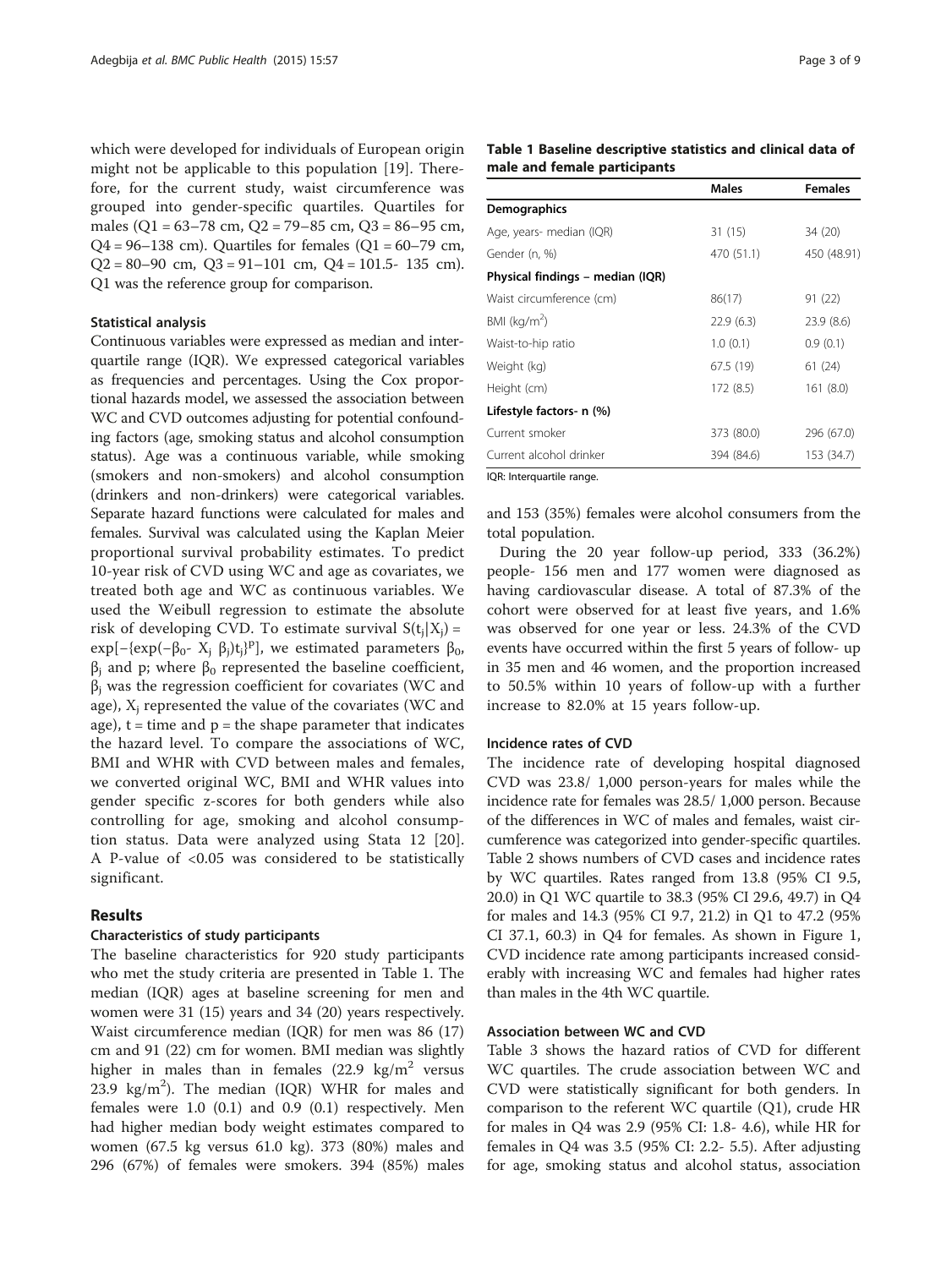|                     |                  | Males        |                   |                  | <b>Females</b> |                   |  |
|---------------------|------------------|--------------|-------------------|------------------|----------------|-------------------|--|
| Waist quartiles(cm) | <b>CVD</b> cases | Person-years | Rate (95% CI)     | <b>CVD</b> cases | Person-years   | Rate (95% CI)     |  |
| Q1                  | 28               | 2029.0       | 13.8 (9.5, 20.0)  | 25               | 1748.3         | 14.3 (9.7, 21.2)  |  |
| Q <sub>2</sub>      |                  | 1687.5       | 16.0 (10.9, 23.3) | 37               | 1567.8         | 23.6 (17.1, 32.6) |  |
| Q <sub>3</sub>      | 44               | 1349.7       | 32.6 (24.3, 43.9) | 50               | 1529.1         | 32.7 (24.8, 43.1) |  |
| Q4                  | 57               | 1488.3       | 38.3 (29.6, 49.7) | 65               | 1377.1         | 47.2 (37.1, 60.3) |  |

<span id="page-3-0"></span>Table 2 WC quartiles and rate per 1,000 person-years (95% confidence intervals) of participants during the 20-year follow-up

Quartiles for males (Q1 = 63–78 cm, Q2 = 79–85 cm, Q3 = 86–95 cm, Q4 = 96–138 cm).

Quartiles for females (Q1 = 60–79 cm, Q2 = 80–90 cm, Q3 = 91–101 cm, Q4 = 101.5- 135 cm).

between WC and CVD remained strong for both males and females. When WC and age were included in the same multivariate model (results not shown in Tables), the HRs for Q2, Q3, Q4 in comparison to Q1 were 0.9, 1.6 and 1,6 respectively for men and 1.5, 1.9 and 2.9 accordingly for women. The model that included WC and smoking gave HRs for  $Q2 = 1.2$ ,  $Q3 = 2.5$  and  $Q4 = 3.0$ for males and  $Q2 = 1.8$ ,  $Q3 = 2.5$  and  $Q4 = 3.6$  for females. Multivariate model including WC and alcohol consumption were same as WC and smoking for both males and females. To assess the gender effect using WC quartiles,  $HR = 1.1$  (95% CI: 0.9- 1.4) showing women had slightly higher risk of CVD than men. However, there were no significant differences between males and females,  $P$ -value = 0.4.

WC was a better predictor of CVD than body mass index (BMI) and waist-to-hip ratio (WHR) particularly among women as shown in Table [4](#page-4-0). We converted original WC, BMI and WHR values into standard deviation scores (z-score) to make their associations with CVD comparable. For males, 1 standard deviation (SD) increase in WC, BMI and WHR increased CVD risk by 1.6 (95% CI: 1.4, 1.8), 1.3 (95% CI: 1.2, 1.6) and 1.6 (95% CI: 1.4- 1.8) respectively. For females, 1 SD increase in WC, BMI and WHR increased CVD risk by 1.5 (95% CI: 1.3, 1.8), 1.3 (95% CI: 1.2, 1.6) and 1.3 (95% CI: 1.1- 1.5) respectively. When WC, BMI and WHR were independently included in models containing other risk factors of CVD (age, cigarette smoking and alcohol consumption status) to assess association with CVD, statistical significance was observed in the results of both genders.

#### Absolute risk of CVD

Absolute risk  $(Males) = 1 - (exp[-\{exp(-5.9099 (-0.0157^*WC - 0.0305^*Age))^*t_j\}^{1.4143}$ ]),

Absolute risk (Females) = 1 –  $(\exp[-\{\exp(-5.6569 -$ (−0.0174\*WC −0.0198\*Age))\*tj } 1.3965]).

Based on the coefficients of the final Weibull models above, we estimated 10-year absolute risks according to age and WC values. The predicted risk estimates (shown as percentages) for 10-year CVD were calculated and presented in Figures [2](#page-5-0) and [3](#page-5-0). The risk of CVD was driven by both age and WC values and it increased with higher WC values and increasing age.

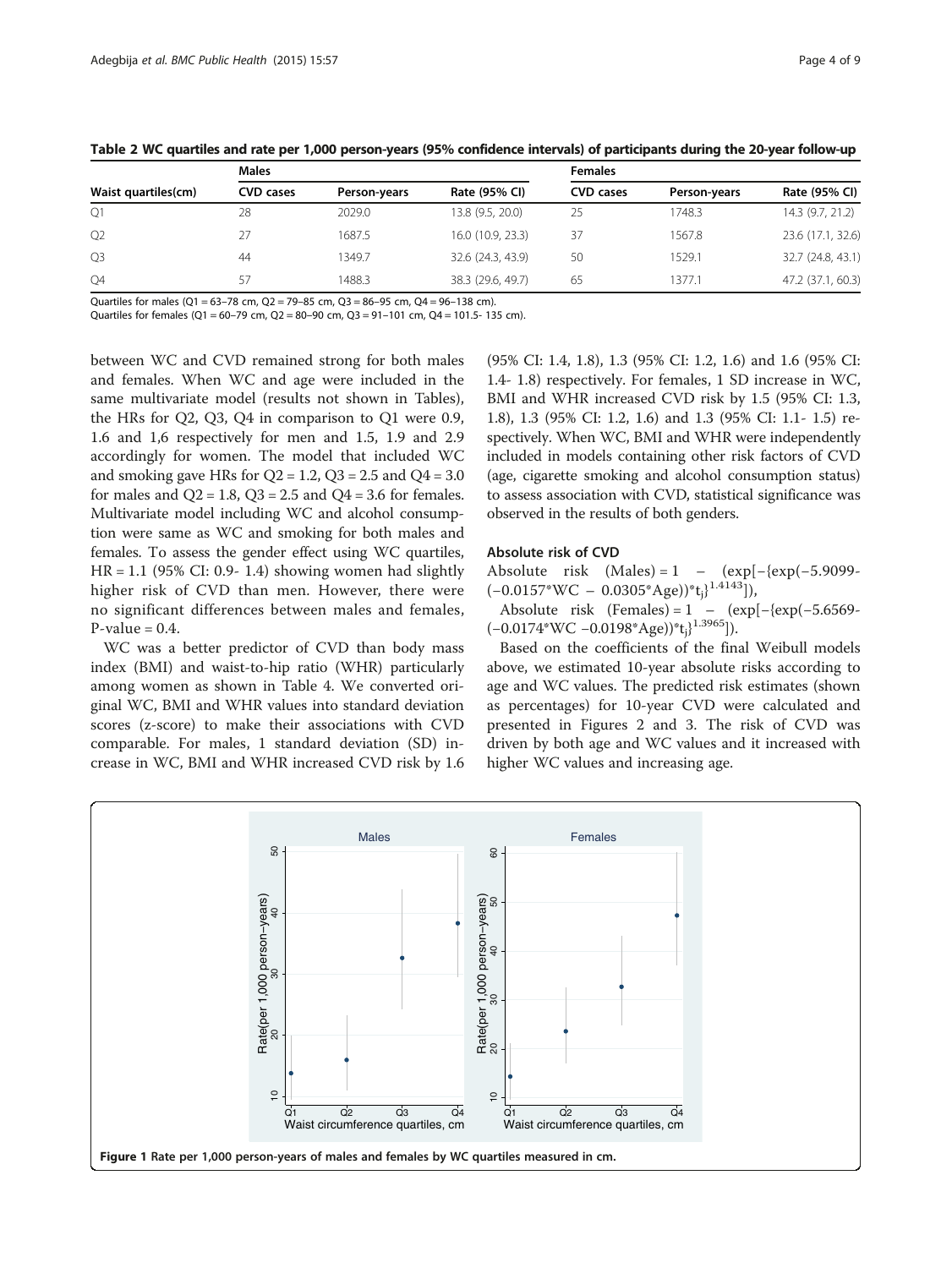<span id="page-4-0"></span>Table 3 Crude and adjusted association between WC and **CVD** 

|                | Crude            |          | *Adjusted          |          |
|----------------|------------------|----------|--------------------|----------|
| <b>Males</b>   | HR (95% CI)      | P-value  | HR (95% CI)        | P-value  |
| WC quartiles   |                  |          |                    |          |
| Q1             | 1                | < 0.0001 | 1                  | < 0.0001 |
| Q <sub>2</sub> | $1.2$ (0.7, 2.0) |          | $0.9$ $(0.5, 1.5)$ |          |
| Q3             | 2.5(1.5, 4.0)    |          | 1.6(1.0, 2.7)      |          |
| Q4             | 2.9(1.8, 4.6)    |          | 1.8(1.1, 2.9)      |          |
| <b>Females</b> |                  |          |                    |          |
| WC quartiles   |                  |          |                    |          |
| Q1             | 1                | < 0.0001 | 1                  | < 0.0001 |
| Q <sub>2</sub> | 1.7(1.0, 2.8)    |          | 1.7(1.0, 2.8)      |          |
| Q <sub>3</sub> | 2.4(1.5, 3.8)    |          | 2.1(1.3, 3.5)      |          |
| Q4             | 3.5(2.2, 5.5)    |          | 3.1(1.9, 5.0)      |          |
| . .            |                  |          |                    |          |

\*Adjusted for age, smoking status and alcohol status.

HR: Hazard ratio; CI: confidence intervals.

Quartiles for males (Q1 = 63–78 cm, Q2 = 79–85 cm, Q3 = 86–95 cm,  $Q4 = 96 - 138$  cm).

Quartiles for females (Q1 = 60–79 cm, Q2 = 80–90 cm, Q3 = 91–101 cm,  $Q4 = 101.5 - 135$  cm).

The use of Figures [2](#page-5-0) and [3](#page-5-0) to make CVD predictions is best illustrated by example. Specifically, individual men less than 32 years of age with WC < 80 cm had a 10 year absolute CVD risk of 5- 10%; those between 42 and 49 years with WC range of 100–112 cm had a 10 year absolute risk of 15- 20%; and those above 50 years and WC above 90 cm had 10 year absolute risk of above 50%.

For women, participants less than 30 years with WC less than 70 cm had a 10 year absolute CVD risk of 5- 10%; individuals between 48 and 57 years with WC between 90 and 100 cm had an absolute risk of 15- 20%; and above 57 years and WC above 105 cm had 10 year absolute risk above 50%.

Gender effect for the same absolute WC risk was not significant HR =  $1.0$  (95% CI: 0.8- 1.3, p = 0.9), indicating

males and females were not different in their risk of CVD given a WC value.

We next examined the absolute risk of CVD using age and the currently recommended WC-cut-off values for obesity (102 cm for males and 88 cm for females) [\[19](#page-8-0)]. As shown in Figure [4,](#page-6-0) at the age of 30 years, absolute risk of CVD was less than 20% for obese individuals. Obese males and females aged 50 years had an absolute CVD risk of about 40% and 26% respectively. Absolute CVD risk was higher in males than females with these WC cut-off values.

#### **Discussion**

In the present study, we followed up Aboriginal Australians participating in a baseline community screening program for a maximum of 20 years for first episode of cardiovascular disease. Females in this study had higher WC estimates in comparison to the males. On the other hand, men were taller, had higher weight estimates, and were twice more likely alcohol drinkers and 1.2 times likely smokers when compared to the women. There were no distinctive gender differences in CVD risk for a particular WC value. WC measured at baseline predicted the risk of CVD as the risk increased with increasing WC, with the highest risk in the 4th WC quartile for both genders. The hazard ratio of WC was attenuated with the adjustment of age in the same multivariate model. However, adjusting for smoking and alcohol made little or no difference on the association between WC and the risk of CVD in the model. WC compared to BMI and WHR was a better predictor of CVD particularly in women. Finally, the absolute risks of CVD increased with increasing WC values and age in this population. The availability of this simple tool to predict future risk of CVD should improve the understanding of WC on CVD risk and identify high-risk individuals based on WC and age. It can also serve as an adjunct for planning and conducting public health education programs for CVD and augment preventive strategies for Aboriginal communities.

Table 4 Hazard ratios of z-scores of crude and adjusted estimates of WC, BMI and WHR

| Variable                             | Crude            |          | *Adjusted        |          |
|--------------------------------------|------------------|----------|------------------|----------|
|                                      | HR (95% CI)      | P-value  | HR (95% CI)      | P-value  |
| Waist Circumference (cm)             |                  |          |                  |          |
| Males                                | $1.6(1.4-1.8)$   | < 0.0001 | $1.4(1.2-1.7)$   | < 0.0001 |
| Females                              | $1.5$ (1.3-1.8)  | < 0.0001 | $1.4(1.2-1.7)$   | < 0.0001 |
| Body mass index (Kg/m <sup>2</sup> ) |                  |          |                  |          |
| Males                                | $1.3(1.2 - 1.6)$ | < 0.0001 | $1.2$ (1.0-1.5)  | 0.01     |
| Females                              | $1.3(1.2 - 1.6)$ | < 0.0001 | $1.3(1.1 - 1.5)$ | < 0.0001 |
| Waist-to-hip ratio                   |                  |          |                  |          |
| Males                                | $1.6(1.4-1.8)$   | < 0.0001 | $1.4(1.2 - 1.7)$ | < 0.0001 |
| Females                              | $1.3(1.1 - 1.5)$ | < 0.0001 | $1.2(1.1 - 1.4)$ | < 0.0001 |

\*Adjusted for age, smoking status and alcohol status.

HR (Hazard ratio); 95% CI (95% confidence interval).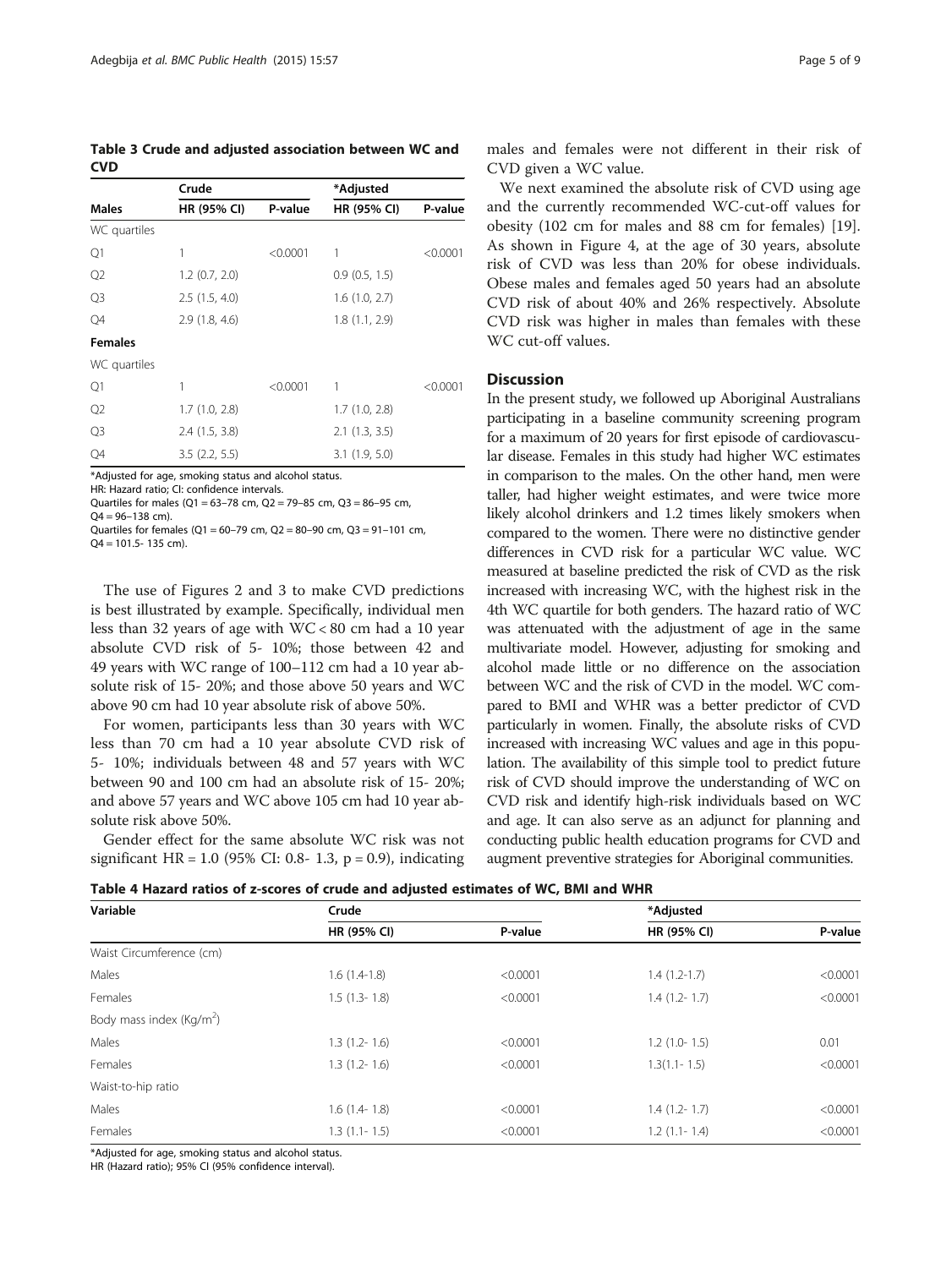<span id="page-5-0"></span>

The scarcity of reports on absolute risk of CVD and risk factors such as WC and age in indigenous populations of Australia and other countries makes it difficult to compare our findings on absolute risks of CVD morbidity and WC. Nonetheless, our results are in general consistent with the findings from other ethnic populations on the risk associated with high WC and development of CVD [\[21-23\]](#page-8-0). Hans et al. (1995) used the currently recommended WC-cut off points to assess differences in the risk of CVD among overweight and obese individuals, and reported individuals with WC in the obese group had higher

CVD risk compared to those in the overweight category [[23](#page-8-0)]. Likewise, two studies in the United States used the Physicians' Health Study for men [\[21\]](#page-8-0) and the Nurses' health Study cohort for women [[22](#page-8-0)] to assess abdominal adiposity and coronary heart disease (CHD) and found that the highest WC quintile had higher risk of developing CHD than those in the lowest quintile. In our study, risk of developing CVD increased as WC increased with the highest risk in the 4th WC quartile. Although, females in the highest WC quartile had higher risk than their male counterparts (from results of hazard ratios in Table [3](#page-4-0)), the

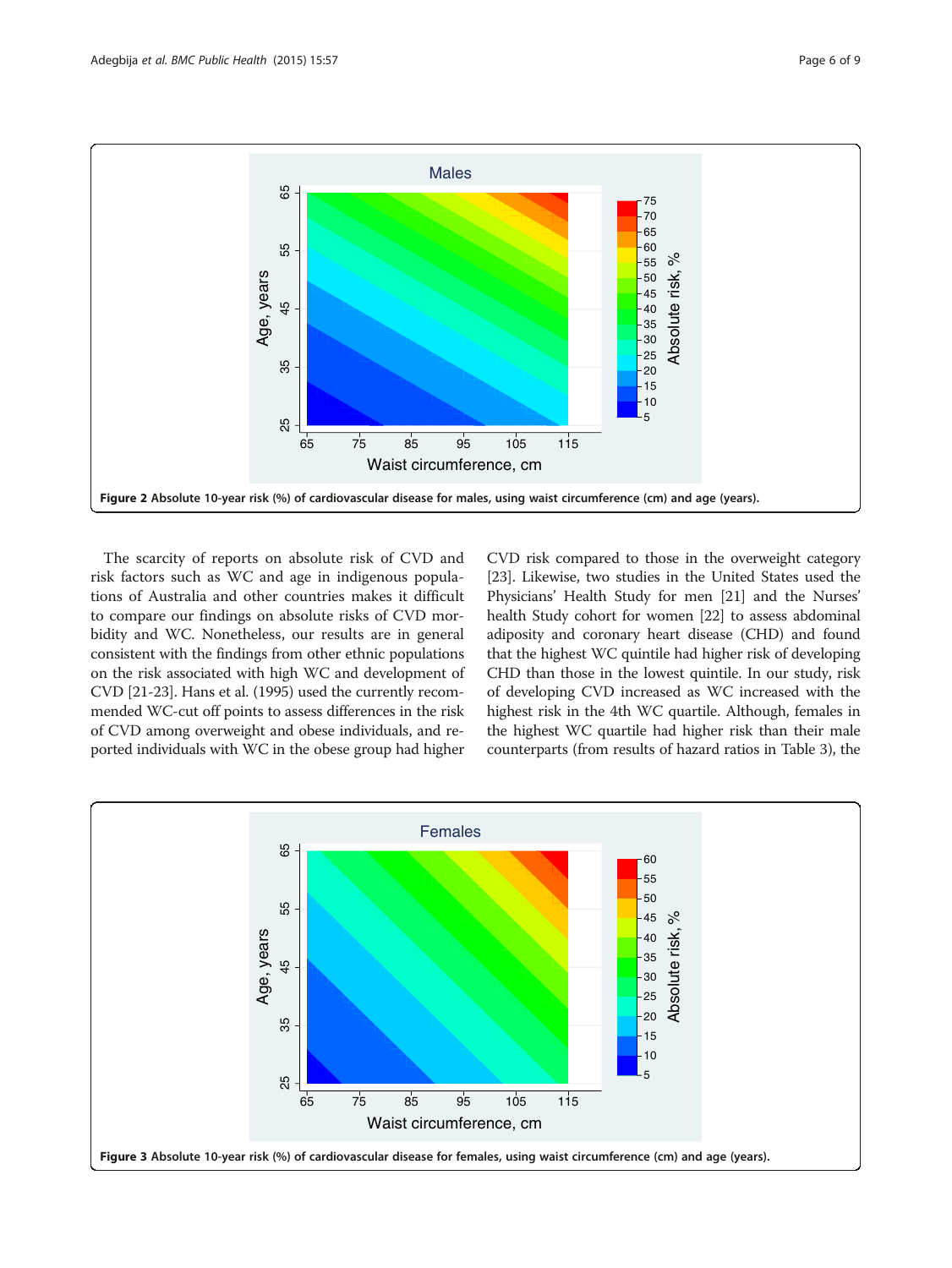<span id="page-6-0"></span>

gender effect was not statistically significant. This effect could potentially be due to small sample size or some other possible reasons which we cannot explain.

The uniqueness of the present study is reflected in the absolute risk graphs presented to provide a general overview of the combined effects of WC and age on CVD in the Aboriginal community. The currently used Australian CVD risk chart targeted the Australian population while combining the effects of some risk factors without considering WC which is strongly associated with risk of CVD among Aboriginals [\[15\]](#page-8-0). Importantly, our study targeted a specific Aboriginal community where WC was strongly associated with risk of CVD [[15\]](#page-8-0). Also, we included age in the absolute risk prediction due to the association of increasing age with CVD risk [[24](#page-8-0)]. The effect combination of WC and age to predict absolute risk of CVD in this community would assist in efficiently identifying unrecognized CVD in this community. Furthermore, this study shows how absolute risk of CVD changes with WC values as age increases. We adjusted for smoking in our analysis as it has been found to be a CVD risk factor that affects body weight [[25,26](#page-8-0)]. Our findings showed men tend to develop CVD at a younger age than women while the reverse was apparent for females who were more likely to develop CVD with greater WC than increasing age. This is understandable as WC of Australian Aboriginal women have been shown to have higher estimates than that of men.

The currently recommended WC cut-off values for obesity, 102 cm for men and 88 cm for women [[27](#page-8-0)] contradict our findings. Applying these cut-off values to Aboriginal men and women, the absolute risks were much higher for males than females (Figure 4). Risk of

developing CVD increased to 70% and 41% among obese males and females respectively. As shown by our analyses in the incidence rates and hazard ratio estimates, females showed higher risk particularly in the highest WC quartile indicating higher risk of developing the disease among females than males with high WC, albeit, males and females were no different in their CVD risk with same absolute WC values. The currently used WC cut-offs either gives an underestimation of risk in women or an elevated risk in men in this population. Therefore, these WC cut-offs might not be applicable to this Aboriginal community. Adjusting the WC cut-off values to suit Aboriginal men and women will be beneficial to make their risks of CVD comparable.

There may be questions around the accuracy of prediction attained with using only WC and age rather than a combination of factors as seen in previous studies [[28,29\]](#page-8-0). The purpose of this study was to examine the relationship between WC and CVD in relation to age. Moreover, our models based on the current data suggest that WC could be a better predictor than BMI and WHR in females for developing hospital diagnosed CVD in this population [[15](#page-8-0)]. On the other hand, for males, our findings concur with a previous Canadian study in concluding that WC was a better predictor of CVD than BMI but not WHR [[30\]](#page-8-0). Our results on WC as the best measure compared to WHR and/or BMI in identifying individuals with CVD risk are in agreement with earlier studies [[30,31](#page-8-0)]. Dalton et al. (2003), in a previous Australian national study presented a contrasting result to ours when they demonstrated WHR was a more useful obesity measure than WC and BMI to identify individuals with CVD [[14\]](#page-8-0). However, they focused on non-Aboriginals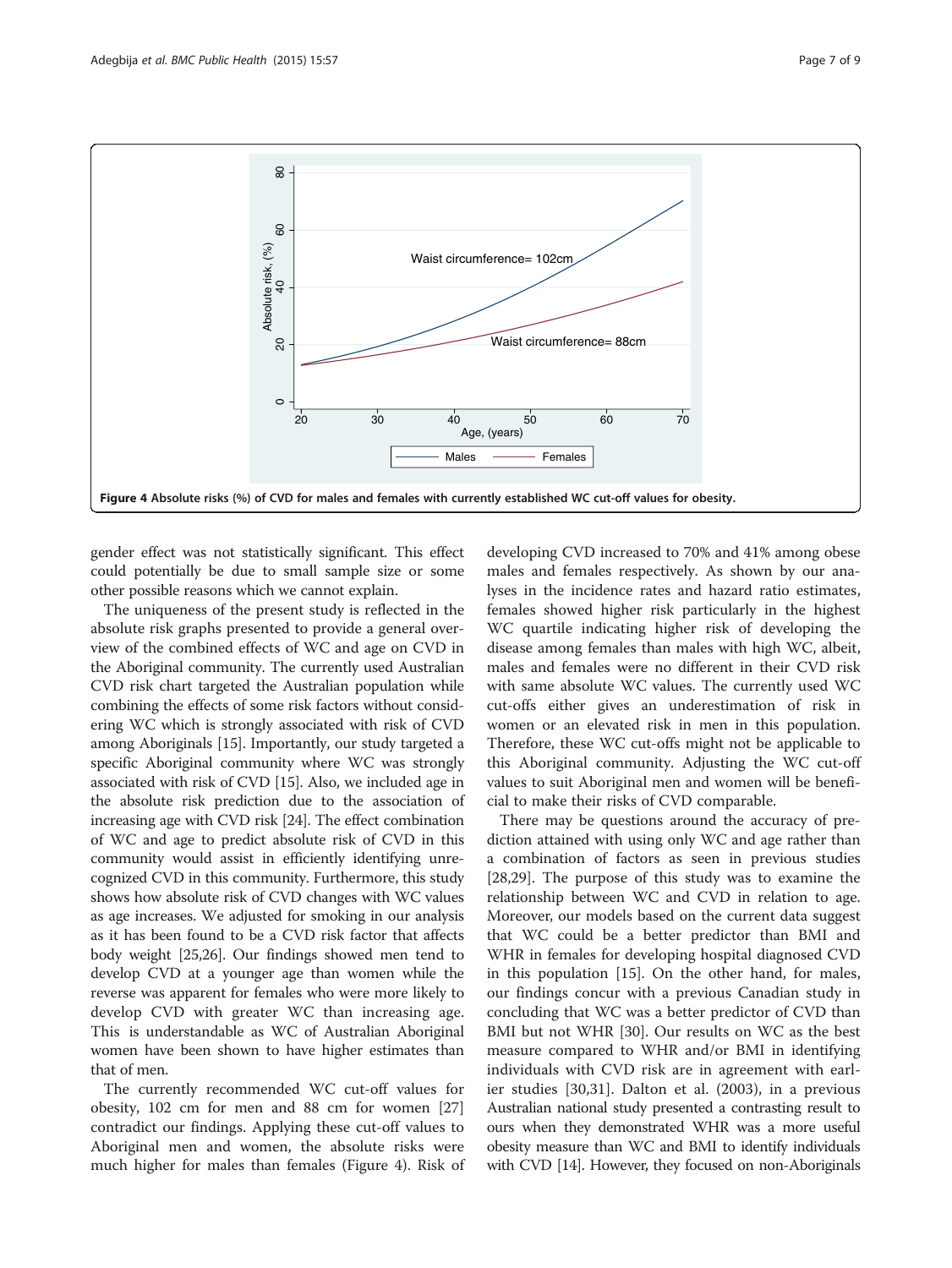<span id="page-7-0"></span>and used a cross-sectional study design which might not present the causal association between the measures and CVD. While we are not comparing WC, BMI and WHR in CVD risk prediction models in presenting a more accurate estimate, emphasis is being placed on the significant role that increasing WC plays in the development of CVD. Importantly, this is the first study assessing the role of WC to the CVD absolute risk prediction in relation to age in this population.

#### Strengths and limitations

To the best of our knowledge, this is the first CVD prediction model that will include waist circumference in an indigenous Australian population. Our study is population-based comprising of individuals from a homogenous population with over 80% of the eligible community members involved in the baseline screening survey. The prospective design and high rate of followup (up to 20 years) minimized the potential for recall bias and loss to follow-up enabling the capture of a good number of CVD morbidity events in the community. Reverse causality bias is unlikely in our study since we excluded those with existing CVD at baseline and included only the first episode of CVD after baseline measurement.

This study may be limited by WC measurements which were from routine examinations and were subject to measurement errors. Second, our end-point was limited as we excluded hyper- and hypotensive as well as haemorrhoids cases. However, we did a cross check to ensure that those with first episodes of the excluded events were free of CVD till end of the follow-up period; otherwise those who developed the disease were included in the analysis. Third, potential confounding effects of other variables (diet, physical activities and family history of CVD) were not adjusted for in the reported strong association between WC and CVD risk in this study as we do not have data on these important risk factors. Therefore, we could only analyze on data available to us (age, WC, smoking, gender, alcohol consumption) in our analysis. Fourth, there may be questions around the use of baseline WC measurement in the prediction of future CVD events without considering the changes in WC over the follow-up time. This is unlikely to affect our findings as the purpose is to relate WC measured at baseline with when CVD develops in the follow-up time. Moreover, WC estimates are not static but change with time depending on the age and lifestyle of individuals. Lastly, findings of this study may not be generalizable to other Aboriginal populations as results were based on just one Aboriginal community. As heterogeneity of body habitus profiles which includes WC vary in different Aboriginal communities, further research will be required to collect data from other

Aboriginal communities and analysis carried out to assess whether results are comparable to the present study.

#### Conclusion

Our results suggest that WC may be a valuable factor in the CVD risk prediction models particularly in Australian indigenous communities whose people have higher propensity for abdominal fat than the general Australians. Although the gender effect was quite small for same absolute WC values in favor of females, the differences were not significant between males and females. Our findings suggest that currently used WC cut-off values in Australia will capture different absolute risks of CVD in Aboriginal men and women and may need to be re-evaluated; a lower cut-off for males and higher cut-off for females may be more appropriate for better reflection of risk of CVD. The findings of this study can be used by health professionals to communicate knowledge of the risk of high WC estimates to individuals in the community. This tool could serve to raise awareness of CVD among the people due to the significant burden of illnesses and premature deaths in the indigenous population.

#### Abbreviations

WC: Waist circumference; BMI: Body mass index; WHR: Waist-to-hip ratio; cm: centimetres; CVD: Cardiovascular diseases; Quartile 1: Q1, Quartile 2: Q2, Quartile 3: Q3, Quartile 4: Q4.

#### Competing interests

The authors declare that they have no competing interests.

#### Authors' contributions

All authors contributed to the study design. OA performed the literature searches, data analysis and drafted the first version of the manuscript. ZW worked closely and supervised OA in the data analyses. WH and ZW contributed to obtaining the original data and revised the manuscript. All authors read and approved the final manuscript.

#### Acknowledgments

We thank the Aboriginal people who participated in this study. This project was supported by National Health and Medical Research Council of Australia (APP1025350). The baseline screening was supported by NHMRC grant (320860). We appreciate Dr Wendy Hoy's NHMRC Australia Research Fellowship (#511081).

#### Received: 5 May 2014 Accepted: 12 January 2015 Published online: 31 January 2015

#### References

- 1. Australian Institute of Health and Welfare, Australia's Health 2010. The twelfth health report of the Australian Institute of Health and Welfare. Cat. No. AUS 122. Canberra: AIHW; 2010.
- 2. Australian Institute of Health and Welfare, Australia's Health. The thirteenth biennial health report of the Australian Institute of Health and Welfare. Cat. No. AUS 156. Canberra: AIHW; 2012.
- 3. National Health and Medical Research Council: Cardiovascular Disease (National Health Priorities Areas). [[https://www.nhmrc.gov.au/grants](https://www.nhmrc.gov.au/grants-funding/research-funding-statistics-and-data/funding-statistics-grants-and-funding-data/cardi)[funding/research-funding-statistics-and-data/funding-statistics-grants-and](https://www.nhmrc.gov.au/grants-funding/research-funding-statistics-and-data/funding-statistics-grants-and-funding-data/cardi)[funding-data/cardi\]](https://www.nhmrc.gov.au/grants-funding/research-funding-statistics-and-data/funding-statistics-grants-and-funding-data/cardi)
- 4. Australian Institute of Health and Welfare. Cardiovascular Disease. Australian facts 2011. 2011; p. 1–232.
- 5. Gray C, Brown A, Thomson N. Review of cardiovascular health among Indigenous Australians. Australian Indigenous HealthInfoNet. 2012;9:1–36.